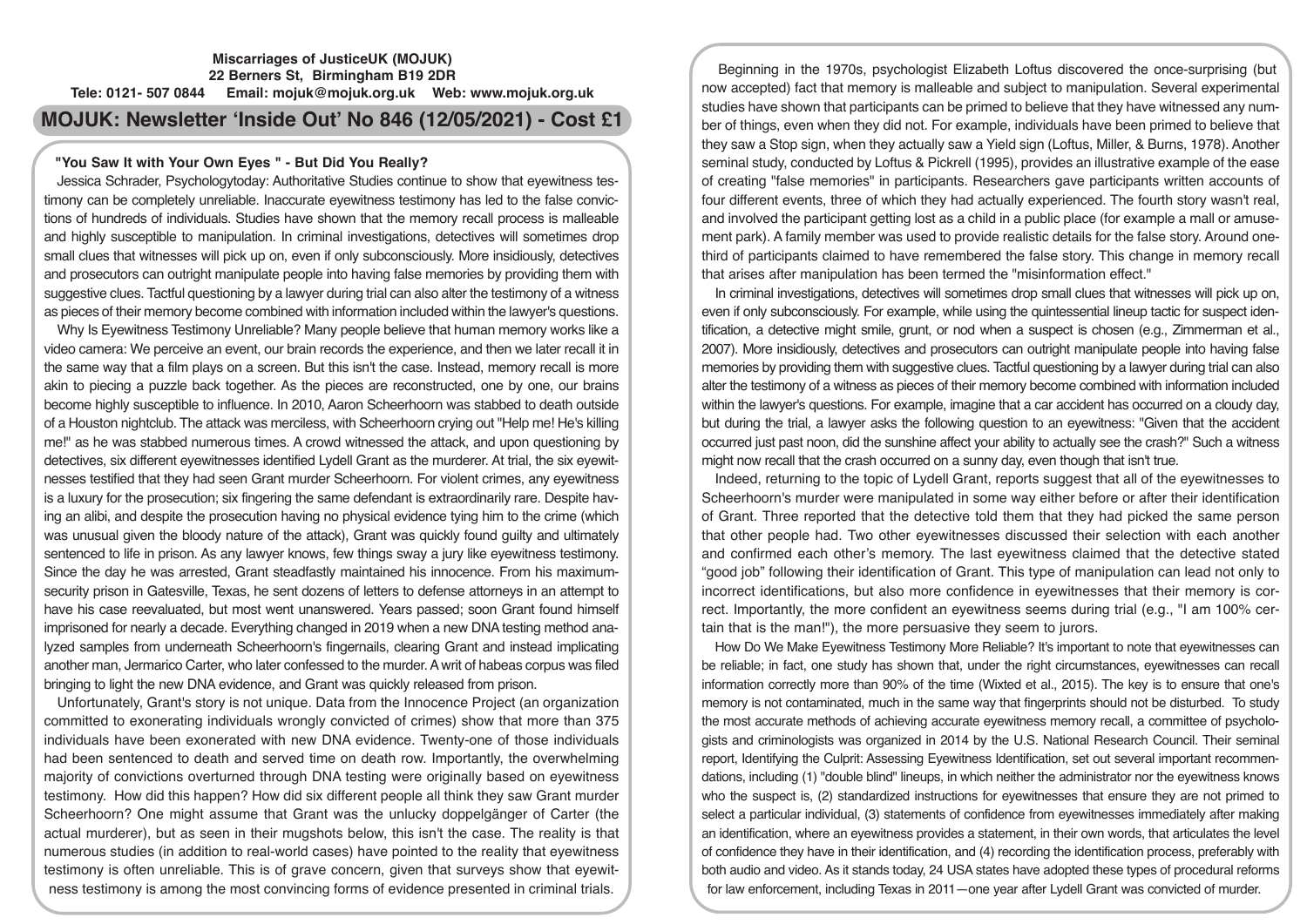### **Priti Patel – a New Champion of Criminal Records Reform?**

For four long years the Home Office fought tooth and nail through the courts to thwart a challenge to the legality of DBS criminal records checks. Backed by campaign groups (including Unlock), some brave individuals took their cases all the way to the Supreme Court to try to stop mandatory disclosure of minor and historic convictions to prospective employers. The Home Office could have acknowledged the unfairness of the system in 2016 and agreed to reform. But they never did and, even after being defeated on most grounds in the Supreme Court in 2019, they took a year and a day to put forward legislation to comply with the judgment.

But this occurred mostly before Priti Patel became Home Secretary. She is renowned as a supporter of tougher justice and has called for those who commit crime to "literally feel terror". But she seems to have a much more liberal side when it comes to miscarriages of justice and some types of criminal records. The Home Secretary recently published a letter to Sir Richard Henriques about Operation Midland, supporting his concerns that more needed to be done to right the wrongs of that significant miscarriage of justice.

Recently, Priti has championed reform of another kind – she wants to restrict the records kept by the police about individuals. In particular, she is apparently unhappy that the police are formally recording incidents which are not crimes. "Government sources confirmed that the home secretary has told the College of Policing to drop guidance to forces that those accused of non-criminal incidents should have them recorded on police files". The Home Secretary's concern is shared by many who come into conflict with the police, but are not actually convicted or cautioned for a crime. The police can record whatever they think is relevant about an individual – this can include unverified allegations, non-crime incidents, acquittals or information about who the suspect lives with. Most people have no idea what information the police have on computer about them.

Such "intelligence" matters because the police have discretion to reveal it in an enhanced DBS check. This is the highest level of criminal records check and can be requested by employers for any prospective employee/volunteer who would be working with children or vulnerable adults. Employers make their own judgements about information revealed. Police intelligence which appears on DBS checks can be a barrier to getting a job – no smoke without fire is a strongly held belief.

The system is an unfair one – if you have been acquitted by a jury of a crime, why should an employer be informed of that acquittal twenty years later? Why should an employer know someone might be a member of a gang, if that information comes from a third party and is not verified? The Home Secretary has by no means prevented the police from disclosing all "intelligence" on DBS checks, but she understands the negative potential of such data.

Priti Patel was particularly concerned by cases where someone accuses someone else of committing a hate crime. Even if the police consider that the particular incident is not a crime, they can record it as a hate "incident". Harry Miller, a retired police officer, put out a tweet which was perceived to be transphobic by some. Humberside police recorded this as a non-crime hate incident – an action being challenged by Harry in court. 85 year old Douglas Kedge wrote a letter defending parents' right to have an abortion in the case of the foetus having downs syndrome. His letter was recorded as a hate crime incident by Thames Valley Police. Patel's concern about such cases may set her on a collision course with senior police officers. The College of Policing is fighting in the courts to continue to be allowed to record non-crime hate incidents since these "measure tensions effectively and…prevent serious hostility and violence".

Will Priti prevail over senior police? Will she move from seeing the unfairness of these police records to seeing the unfairness of the DBS checks in general? For every one bit of police intel-

ligence revealed on a check, hundreds of irrelevant cautions and convictions are revealed on other DBS checks. The Supreme Court case achieved some progress is making criminal records checks fairer, but we still have a long way to go. Today, a 19-year-old who pushes someone and receives a caution for actual bodily harm will still have to disclose it 20 years later when applying to be a youth worker. So, here's hoping Priti Patel is a convert to radical criminal records reform. If you support reform of our unfair system, why not sign up to join the #FairChecks movement?

#### **Female Political Prisoners in Iran Facing 'Psychological Torture'**

*Sarah Johnson, Guardian:* Female human rights activists imprisoned in Iran face increased jail terms and transfers to prisons with "dangerous and alarming" conditions, hundreds of miles away from their families, according to campaigners. Warnings of the deteriorating treatment of female prisoners in Iran come days after Nazanin Zaghari-Ratcliffe, the British-Iranian national who has served a five-year prison sentence in Iran, was sentenced to a further year in jail and a year-long travel ban by the Iranian courts. Human rights campaigners said that in the past six months increasing numbers of Iranian women jailed for human rights and political activism had been moved from Evin prison in Tehran to prisons outside the capital city without warning. The women were locked up in the same area as criminals who had committed serious offences such as murder, in breach of Iranian law and international standards. Campaigners said that some had been raped by interrogators, attacked by fellow prisoners or denied medical treatment.

Shiva Mahbobi, spokesperson for the Campaign to Free Political Prisoners in Iran, described it as "a way of subjecting them to psychological torture". "It is really, really bad," she said. "[The guards] take away all their stuff; the family does not know where they are. There is a lack of drinking water, and lots of illnesses and contagious diseases. "The guards intentionally plan for non-political prisoners to attack them. Some families can't go and visit; if they can, it's difficult to do often." Nasrin Sotoudeh, a human rights lawyer imprisoned for her work defending women's rights and protesting against Iran's forced veiling laws, was transferred from Evin prison to Shahr-e Rey prison in Varamin, outside Tehran, in October last year. In January she was diagnosed with a myocardial bridge – symptoms include angina, chest pain and other heart complications. She was told by a doctor to avoid stress and that she should be held in a well-ventilated space.

But the conditions in Shahr-e Rey prison are "extremely poor", according to Nassim Papayianni, Amnesty International's Iran campaigner. It is a disused chicken farm that holds several hundred women convicted of violent offences in overcrowded and unhygienic conditions, without access to decent food, medicine and fresh air, she said. There are no windows, and prisoners have no access to safe, drinkable water. Reports from the facility indicate high levels of assault towards inmates by other inmates and prison staff, as well as rampant drug use and infectious diseases.

In December last year, Saba Kordafshari, a human rights defender, was also transferred from Evin to Shahr-e Rey prison. Zeynab Jalalian, a Kurdish Iranian woman, was moved to four different prisons between April and November last year including Yazd, Evin and Kermanshah. She has described prison transfers as a type of mental torture. She was not allowed to take her personal belongings, including clothes, with her and said she had been denied healthcare, which caused her more suffering, especially as she recovered from Covid-19. In January, Golrokh Ebrahimi Iraee was moved almost 120 miles (200km) from Shahr-e Rey to Amol prison in northern Iran without notice and deprived of her personal possessions. She had already served one sentence when she was imprisoned again in November 2019 for "insulting the supreme leader" and "spreading propaganda against the system". In an open letter, her husband wrote that guards had dragged her across the floor by her hair.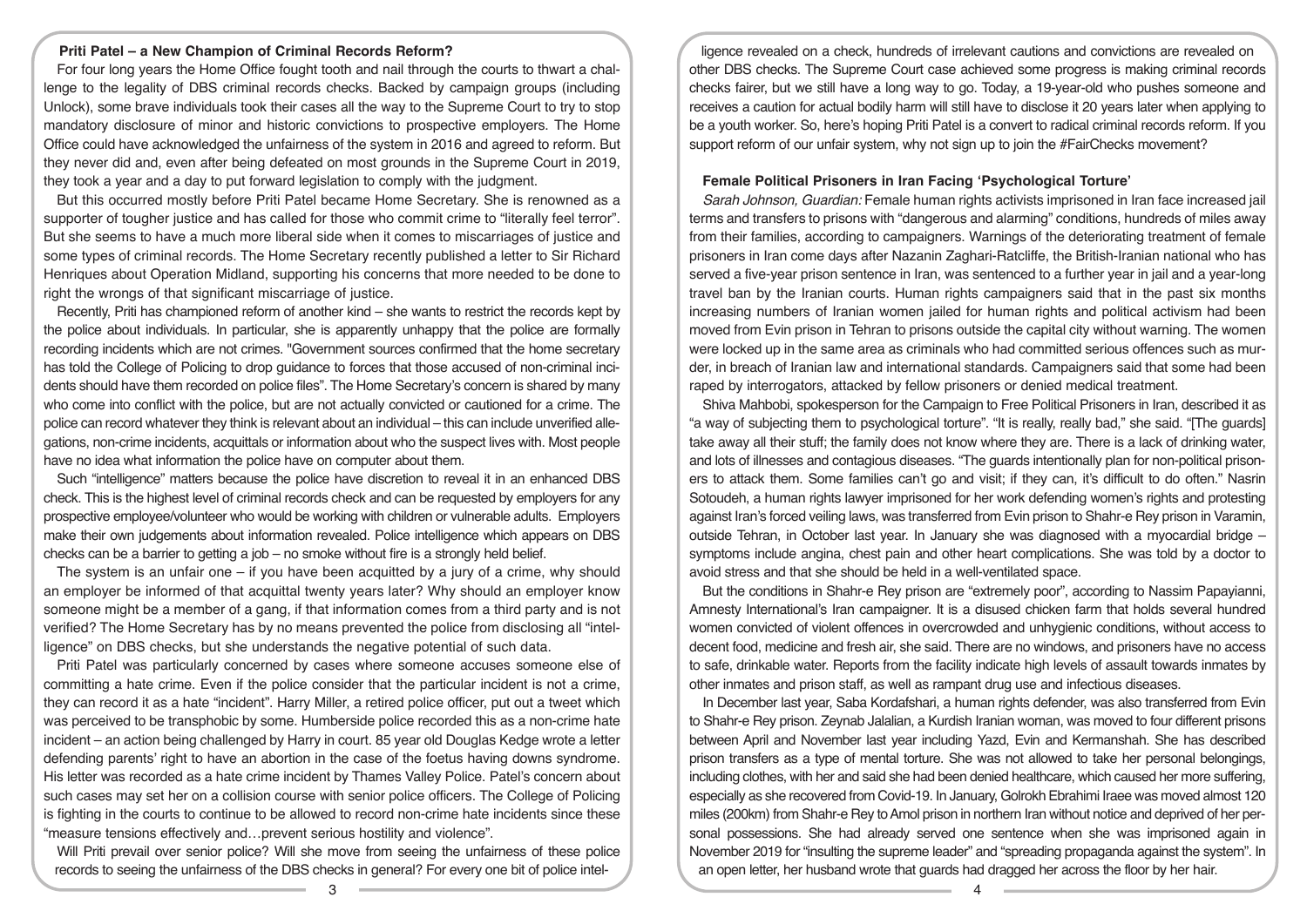Atena Daemi, a women's rights activist, has been sentenced in two further cases for peacefully protesting while serving time for campaigning against the death penalty in Iran. She was transferred suddenly, and without notice, from Evin prison to Lakan prison in Gilan province, north-west of Tehran, last month. Also in March, Sepideh Gholian, a human rights defender, was transferred from Evin prison to Bushehr prison, which is nearly 300 miles from her family home. And Maryam Akbari Monfared was transferred from Evin prison to Semnan prison, east of Tehran. She is serving a 15 year sentence and has been in prison since 2009 without a single day of leave. Yasaman Aryani and Monireh Arabshahi were transferred in October last year from the women's ward of Evin prison to one in Karaj, Alborz province.

Papayianni said that all the women had been wrongfully convicted and should be released. "At Amnesty International, we believe that none of them should be in prison at all. We believe all their sentences are unjust and that they should be immediately released." She added that the situation for these women was deteriorating and that transferring women was commonly used to silence detainees, particularly when they had campaigned from behind bars. Mahbobi said that she suspected the increasing number of transfers were part of a political move to close Evin prison, where most political prisoners are traditionally held, in an effort to declare that Iran does not detain human rights defenders. "It's quite dangerous" she said. "It's really alarming. On one hand, they can send these prisoners to prisons that are really unimaginable and put their lives in danger, and then [the government] can claim they don't have any political prisoners." The Iranian government has been approached for comment.

### **No Statutory Requirement to Impose Consecutive Sentence on Proceeds of Crime Act 2002**

*Giovanni Di Stefano: Parere Pro Veritate* – No Statutory Requirement to Impose Consecutive Sentence on Proceeds of Crime Act 2002 'Default' Orders. The Criminal Justice Act 1988 relinquished its statutory rights in favour of the Proceeds of Crime Act 2002 [POCA 2002] on the 24 March 2003 [S.I.2003 no.33] when the said provisions were brought into force albeit POCA 2002 received Royal Assent on 24 July 2002. POCA 2002 is divided into 12 parts consisting of over 460 sections and 12 schedules. Part 2 concerns confiscation orders in criminal proceedings. Contained within POCA 2002 there is not a single word of 'Hidden Assets' De Jure and De Facto For the purpose of this opinion, the relevant legislation for "default" sentences can be found in POCA 2002 s.38.

Since 2003 it had always been settled and accepted view that provisions about imprisonment or detention in default or discharging a valid confiscation order must always be consecutive to the Index Sentence served. The 'settled' and 'accepted' position is a fallacy, and there is no statutory duty to impose a consecutive sentence for reasons clearly set out in the Legislation. The governing section within POCA 2002 imposing duties for default sentences is found – as states – in s.38 and the relevant subsection is (2) which states: "In such a case the term of imprisonment or of detention under s.108 of the Powers of Criminal Courts (sentence) Act (detention of persons aged 18 to 20 for default) to be served in default of payment of the amount due not begin to run until after the term mentioned in subsection (1) (b)."

Practitioners for almost 20 years have erred in accepting that the word "after" to mean "consecutive". By taking such a wrong turn in the application of the law has – per se – failed not only the Statute but of nature justice itself. Had practitioners carefully scrutinised the legislation and supporting statutes it would have been properly directed and such clear-cut direction can be found in the Powers of the Criminal Courts (sentencing Act 2000 s.139 (5) [PCCS 2000]: "Where any person liable for the payment of a fine or a sum under recognizance to which this sentence applies is sen-

tenced by the Court to, or is serving or otherwise liable to serve, a term of imprisonment or a term of detention under s.108, the court may order that detention in a young offender institution or a term of detention under s.108, the court may order that any term of imprisonment or detention shall not begin to run until after the first-mentioned term".

To use in the statute of the word "may" is discretionary, not mandatory. For far too long practitioners and the judiciary have taken a wrong turn in the application of the law. There has been a serious premature adjudication and interpretation presuming to impose a statutory duty to impose a consecutive sentence when clearly no such statutory duty exists It may well be the case that in the majority of cases a consecutive sentence is the correct approach. However, there remains the fact that such an approach remains a discretion and not a duty. Any detainee who has received a default sentence on the basis that the judiciary failed to consider the application of discretion, or where within the sentence remarks there is no mention of such discretion, should accordingly consider an appeal to the Court of Appeal Criminal Division.

Where a detainee is unable to pay a default, the sentence becomes arbitrary detention. The distinction between unable to pay and refusing to pay is to be distinguished A detainee who is unable to pay may well find some comfort in the 4th Protocol of the European Convention on Human Rights (Strasbourg, September 16, 1963, Art 1: "Prohibition of imprisonment for debt". "No one shall be deprived of his liberty merely on the grounds of inability to fulfil a contractual obligation". All countries within the Council of Europe (to be distinguished from the European Union) must abide by the ECHR and as founding members of the Council of Europe, the United Kingdom is bound by international law and Treaty to comply.

For all the above reasons there is, never has been, any statutory duty to impose a consecutive sentence for any default sentence within the confiscation regime and further, if upon discovery and enquiry a Court finds that any detainee with s.258 of the Criminal Justice Act 2003 is unable to pay a confiscation order as opposed to refusing/unwilling to pay any detention suffered and/or continuous becomes arbitrary and the most serious breach of law and duty.

### **Longer Jail Terms and Stricter Monitoring as New Terror Laws Become Law**

The biggest shake-up of terrorist sentencing and monitoring in decades was granted Royal Assent on Thursday 29 April 2021 – giving the courts, police and security services greater powers. The new Counter-Terrorism and Sentencing Act (2021) completely ends the prospect of early release for anyone convicted of a serious terror offence and forces them to spend their whole term in jail. The most dangerous offenders – such as those found guilty of preparing or carrying out acts of terrorism where lives were lost or at risk – now face a minimum of 14 years in prison and up to 25 years on licence, with stricter supervision. Justice Secretary & Lord Chancellor, Rt Hon Robert Buckland QC MP, said: "Those who seek to kill and maim innocent people in the name of some warped ideology have no place in our society. This legislation will put terrorists behind bars for longer – protecting the public and helping to keep our streets safe".

The Act builds on emergency legislation passed in February 2020, following the terrorist atrocities at Fishmongers' Hall and in Streatham, which retrospectively ended automatic early release for terrorists serving standard determinate sentences. This forced them to spend a minimum two-thirds of their term behind bars before being considered for release by the Parole Board. The new laws go further and allow courts to consider whether a much wider range of offences have a terror connection - for example an offence involving the supply or possession of firearms with a proven link to terrorist activity - and hand down tougher punishments. This also ends the prospect of terror offenders being released automatically before the end of their sentence. Crucially, the new legislation also enhances the tools available to counter-terrorism police and the security services to manage the risk posed by terrorist offenders and individuals of concern outside of custody. This includes stronger Terrorism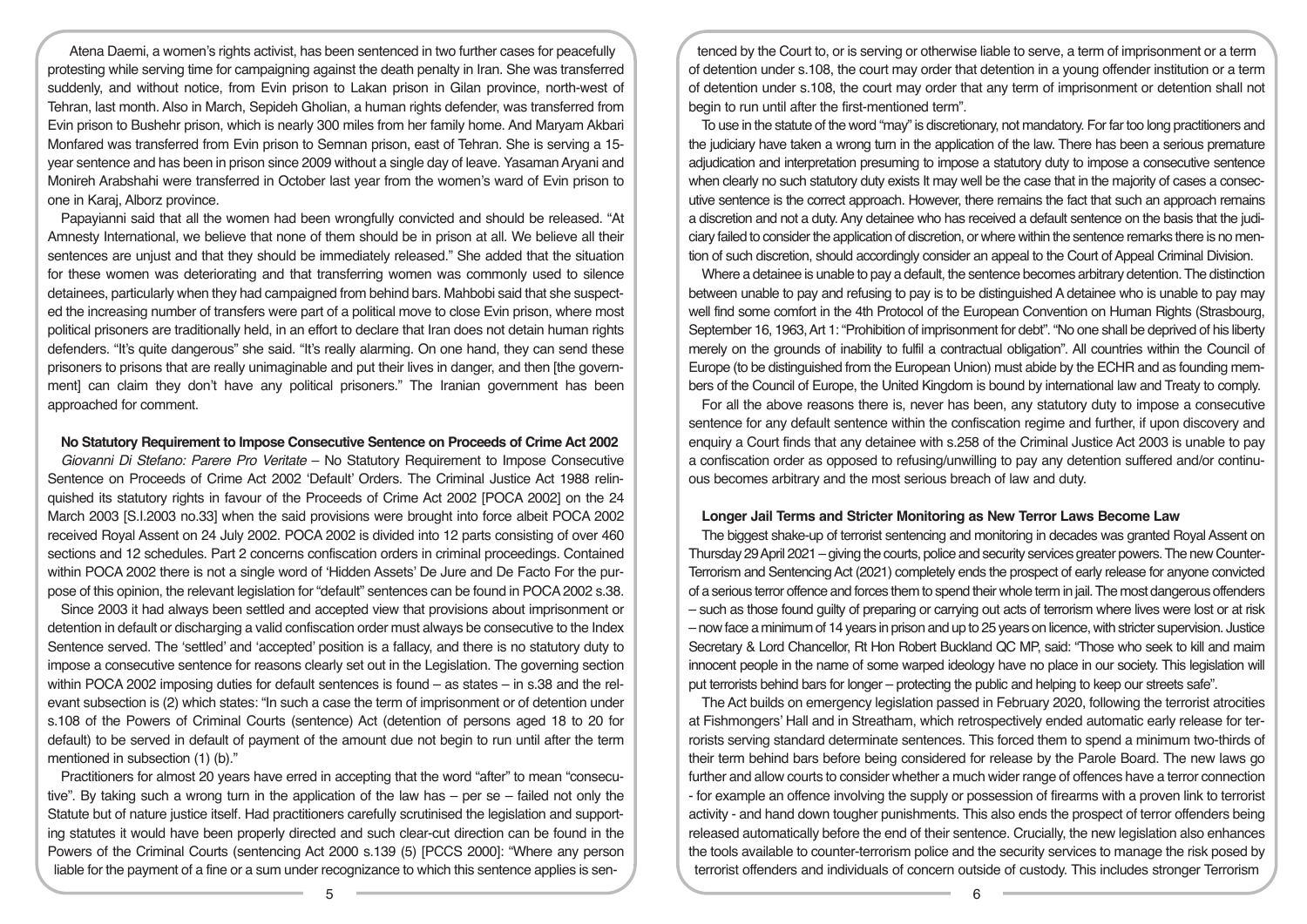Prevention and Investigation Measures and making it easier for the police to apply for a Serious Crime Prevention Order in terrorism cases. Additionally, it widens the list of those offences that can be classed as terror-connected and thus trigger Registered Terrorist Offender notification requirements – meaning more offenders will be required to provide the police with regular updates on changes to their circumstances, such as a new address or when they plan to travel abroad.

Home Secretary Priti Patel said: "The Counter-Terrorism and Sentencing Bill marks the largest overhaul of terrorist sentencing and monitoring in decades. This legislation will lengthen sentences for terrorists, improve monitoring of these dangerous offenders, and give the law enforcement agencies the powers to strengthen their ability to take action. Those who senselessly seek to damage and destroy lives need to know we will do everything possible to stop them. I will always take the strongest possible action to protect our national security".

Key measures include: a new 'Serious Terrorism Sentence' for dangerous offenders with a 14 year minimum jail term and up to 25 years spent on licence: ending early release for the most serious offenders who receive Extended Determinate Sentences – instead the whole time will be served in custody: increasing the maximum penalty from 10 to 14 years for a number of terror offences, including membership of a proscribed organisation: ensuring a minimum period of 12 months on licence for all terror offenders as well as requiring adult offenders to take polygraph tests: widening the offences that can be classed as terror-connected to ensure they carry tougher sentences and offenders are subject to the Registered Terrorist Offender notification requirements post-release.: boosting the disruption and risk management tools available to Counter-Terrorism Policing and the Security Service, by strengthening Terrorism Prevention and Investigation Measures and supporting the use of Serious Crime Prevention Orders in terrorism cases. These measures will come into force 2 months after Royal Assent except for the following which come into force immediately. Changes relating to currently serving prisoners in Northern Ireland, who will be subject to the same release arrangements as terrorists in England & Wales and Scotland, aligning the approach taken in the emergency legislation (Terrorist Offenders (Restriction of Early Release) Act 2020). Measures relating to the extension of the Sentence for Offenders of Particular Concern (SOPC) in England and Wales, and the creation of an equivalent sentence in Scotland and Northern Ireland. Removal of the statutory deadline for completion of the Independent Review of Prevent.

#### **Police Without Good Reason - Baton/Taser Black Vulnerable Girl**

Guardian: A police officer has been dismissed after hitting a vulnerable teenage girl with a baton "at least 30 times", the Independent Office for Police Conduct (IOPC) has said. Metropolitan Police officer Benjamin Kemp, based at north-east command, was dismissed without notice following a disciplinary hearing by the IOPC. During the hearing, the panel heard that in May 2019, a 17-year-old girl, who has learning disabilities, had run away from a group on an escorted walk in Newham after becoming distressed. The girl was close to a main road and concerned members of the public called the police. The girl also flagged down a passing police car. After the teenager told officers that she was a vulnerable child with mental health problems, she agreed to get in the police car, but later got out.

The IOPC said PC Kemp attempted to handcuff the teenager, but when this was unsuccessful, he used CS spray less than a metre from her face. "Within seconds he started using his baton and then struck her several times," it said. When another police unit arrived, the girl was immediately Tasered by an officer from that vehicle, and she was struck several times more with the baton by PC Kemp, handcuffed and put into a police van. In total, the teenager was struck at least 30 times, the IOPC said. An investigation followed after a complaint was made by NHS workers and the mother of the teenag-

er, who is from east London. The watchdog noted that the girl was black, but there was no indication that racial discrimination played a factor in the case. IOPC regional director Sal Naseem said the force used by police "would be shocking to most people". He added: "The disciplinary panel also found PC Kemp had behaved in a manner which lacked self-control and did not take into account the vulnerable status of the teenager, who appeared very frightened.

The IOPC said the six-month investigation found the officer who used the Taser "had no case to answer for use of force", but there was a case for misconduct and he received "management action" in August last year. It said the officer had shown a lack of respect to the girl and her carer, who later arrived at the scene. Ch Supt Richard Tucker, borough commander of Waltham Forest, said the use of force by PC Kemp was "utterly inappropriate". He said: "He overreacted, used excessive force in a very disproportionate manner, and was unprofessional. For that he has been held to account, and has been rightly dismissed from the service. "I can assure you his actions are not representative of how we deal with situations like this in Newham. "On behalf of the Met, I apologise to the young woman and her family for how he behaved and to London's wider communities for the impact this case undoubtedly has on the trust and confidence they have in how we police London. "They and the people of London rightly expect the highest standards from their officers, and on that day PC Kemp let everyone down."

#### **Police Officers Warned About Inappropriate Social Media Use**

IOPC: Following a number of investigations into police officers posting or sharing offensive, material via social media, the Independent Office for Police Conduct (IOPC) today warned that such behaviour from serving police officers is unacceptable, and that individuals could face investigation for misconduct. IOPC Director General, Michael Lockwood, said a snapshot of investigations between 2018 and 2020, showed a number of examples of officers sharing offensive and inappropriate content on social media. "From racist, sexist, and other discriminatory comments to photographing crime scenes and using social media to contact victims of crime for sexual activity, it is concerning that a small number of police officers appear to think that this is acceptable behaviour. In the most serious examples we have seen grossly offensive images and messages which the public would be appalled by. Making discriminatory remarks, and the sharing of graphic and offensive memes and images, is unacceptable under any circumstances. Officers can face serious disciplinary or even criminal consequences if they do not uphold the standards of professional behaviour," he said.

Mr Lockwood has written to the National Police Chiefs Council, asking them to remind forces and officers of their obligations under the police Code of Ethics and Standards of Professional Behaviour. "We have a collective responsibility to challenge and root out this type of culture and behaviour in policing. Many forces take a forthright stance on these issues and have robust policies on use of social media, in line with the Code of Ethics. The vast majority of police officers are appalled by this kind of activity and I am encouraged that these matters have often come to light because police officers called out their colleagues and reported their concerns as they are duty bound to do. A whole police force can be judged by the community on one officer's inappropriate posting which significantly damages public confidence and brings the police into disrepute."

A snapshot of cases since the IOPC's establishment in 2018 include: In December 2020, several Metropolitan Police Service officers received final written warnings for gross misconduct after sharing text messages which contained offensive references to people with disabilities and jokes about rape, paedophilia, racism, and homophobia. In August 2018, following an IOPC investigation, an independent panel concluded a South Wales police officer had a case for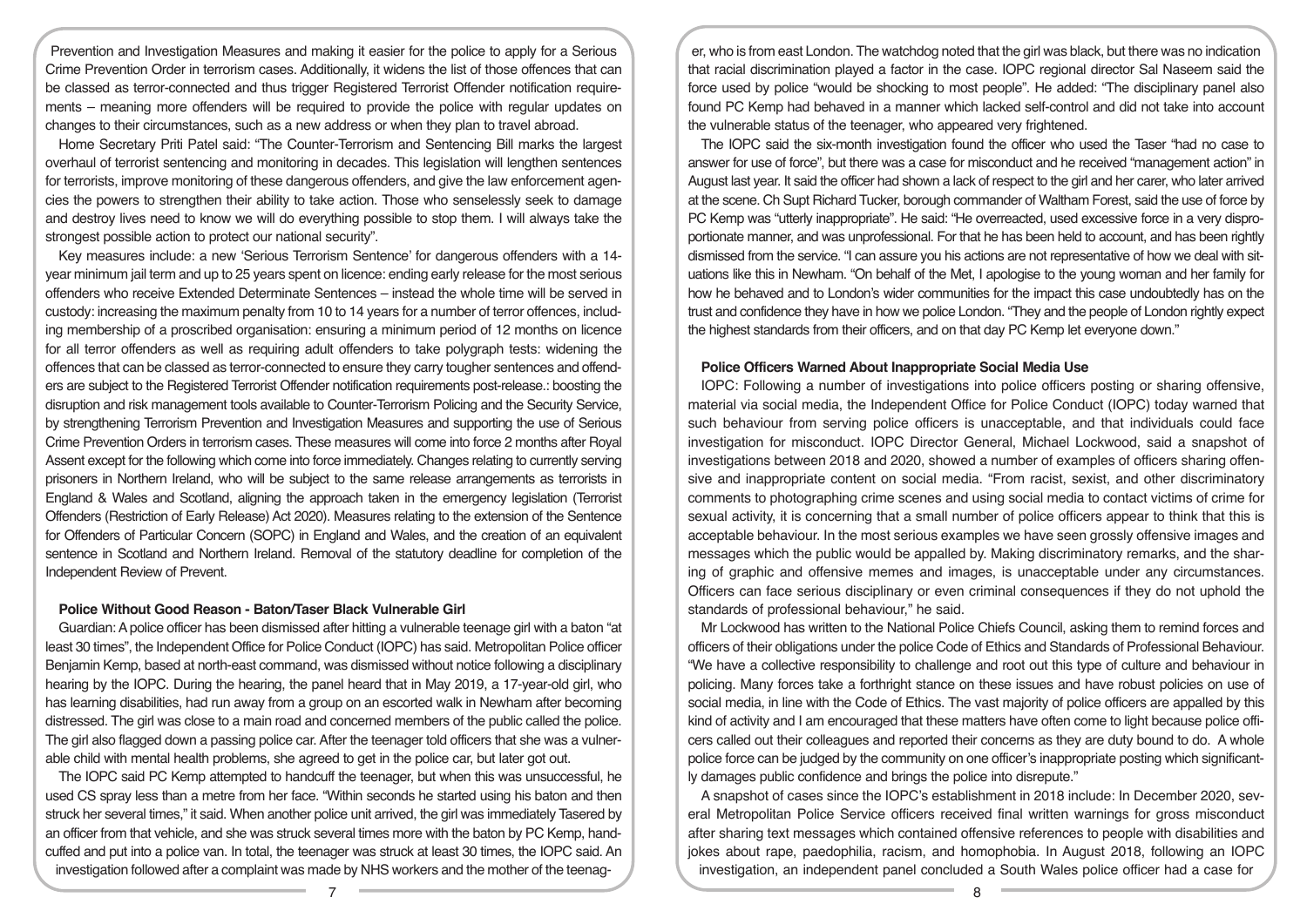gross misconduct, with a sanction of a final written warning. The officer resigned prior to the hearing taking place. A member of the public reported a number of potentially offensive Facebook posts which they felt breached the rules of SWP in relation to social media. A police officer resigned from Cheshire Constabulary after our investigation, which concluded in November 2019, found they had contacted, via social media, three members of the public whom they had met during the course of their policing duties and proceeded to pursue a personal relationship with each of them. In May 2020, an IOPC investigation saw a misconduct hearing find that a Warwickshire PCSO would have been dismissed for gross misconduct had he not already resigned. The officer made inappropriate contact via social media with a burglary victim after he had visited her home to provide crime prevention advice. The incident came to light after the victim reported the conduct to the force's professional standards department. In August 2020, a Kent police officer who described searching women as 'good fun', mocked a dementia sufferer and posted crime scene photos on WhatsApp over eight months was sacked following a force investigation. The officer's messages were discovered when another member of the chat group had his phone searched as part of a separate criminal investigation. IOPC investigations continue into a number of inappropriate images and/or messages shared on social media.

#### **Four Merseyside Police Officers Convicted After Assault and Cover-Up**

Helen Pidd, Guardian: Four police officers have been convicted after one of them beat up a member of the public and the others helped him to cover it up. The Merseyside police officers all attended a domestic incident in Southport in June 2019, which ended with a member of the public being assaulted. PC Darren McIntyre punched Mark Bamber four times in the face and once in the ribs before arresting him at his home in Ainsdale. Midway through the assault, McIntyre's colleagues turned off their body-worn cameras and later lied about what had happened, the Liverpool Echo reported. None of them mentioned the punches when they later gave "inaccurate" statements about the arrest. Analysis of the bodycam footage revealed Bamber had not done anything wrong before he was attacked. McIntyre had denied the assault, saying Bamber had headbutted him first. But the video caught him raging at Bamber, saying "you better wind your fucking neck in" and threatening to arrest the 52-year-old and put him in a cell. The footage showed the officer grabbing Bamber, spinning him around, and punching him four times to the face and once to the ribs. Bamber ended up with blood pouring down his face from a cut to his cheek. The officers were conducting a welfare check after Bamber's partner had phoned 999 saying she felt suicidal. A jury was told that Bamber had previous convictions for domestic violence against her, and that the couple were known to be drinkers with mental health issues.

The four officers attended with the ambulance at about 3.30am, when Bamber tried to deny them entry, saying his partner did not want to see them. The court heard he eventually let them in, after filming McIntyre and requesting his collar number and name. The assault then took place in view of the other officers. But it was Bamber who ended up being arrested, on suspicion of assaulting McIntyre. He later complained of being attacked and was eventually told no further action would be taken against him. McIntyre was found guilty of actual bodily harm and perverting the course of justice after a four-week trial at a Nightingale court at the Hilton Hotel in Liverpool. Three other officers – police constables Garrie Burke, Laura Grant and Lauren Buchanan-Lloyd – were found guilty of perverting the course of justice.

A jury found all four officers guilty in a unanimous verdict. The charges were brought following an investigation by Merseyside police's professional standards department.

Sentencing has been adjourned until Thursday 27 May. A force spokeswoman said: "All of them will now face internal misconduct proceedings for breaches of the standards of professional behaviour connected to a criminal conviction, which could lead to their dismissal from the force and them being placed on the national barred list preventing them from being reemployed in policing in future." All four officers have been suspended.

## **Self-Defence Against the Police**

Benjamin Bestgen, Scottish Legal News: It is settled law in the UK that anybody who is physically attacked or anticipates an immediate attack may use such force as they deem necessary and reasonable in the circumstances to defend themselves. There is no general duty to retreat, though if escape from attack was easily possible and a reasonable option, courts will take this into account. But what can you do if your attacker is a police officer, like PC Charlie Harrison, who was recently convicted of assaulting an innocent man in front of his children, likely motivated by racial prejudice? The short answer, unfortunately, is not much. The theory is that police will be law-abiding and only use their powers when justified, considering necessity, reasonability and proportionality. If police identify themselves as law enforcement to you and give you a lawful verbal order or use physical force to address whatever it is they need from you, you are expected to comply, even if you believe police made the wrong decision, apply force unnecessarily or act in bad faith.

A decision of "misuse of powers", "wrongful detention/arrest" or "unlawful use of force" is for a court to make when you complain about your treatment. This is because both you and the police are subject to the law and the decision whether the use of force was ultimately lawful is neither for you nor the police to determine. In practice, this is less than ideal, especially as the damage from the police action is already done. Pursuing a complaint is also costly and police officers are much better equipped to navigate the judicial process to their advantage than you are.

Policing has been a controversial occupation probably since its inception millennia ago: in ancient China, India, Egypt, Maya, Aztecs or Rome, certain people were tasked by the ruling powers, wealthy private parties or religious authorities with maintaining public order. The models varied, using military forces, private contractors, community magistrates, voluntary associations, trained slaves, bailiffs or professional watchmen, detectives and thief-catchers.

The individuals tasked with maintaining whatever passed for "law and order" in a society enjoyed various powers to fulfil their function: enter people's premises, conduct searches, confiscate property, use of physical force, carry weapons, detain people, issue and collect fines, evict people from premises and disperse crowds. Policing was based on authority, meaning law enforcement were "the long arm of the ruling powers" and only accountable to those who commanded them. Additionally, the persons acting as police were also not always a society's best and brightest, particularly well trained or well-remunerated for what is by all accounts a complex, dangerous and very stressful job. Therefore, accusations of corruption, abuse of power and unnecessary use of violence by police against other people are as old as policing itself. The idea that police forces are ultimately the witting or unwitting henchmen of the rich and powerful factions of society is likewise ancient and persistent.

Use of force by police: As noted previously, one of the main justifications for allowing a state and law enforcement to exist at all is that their purpose is to ensure that everybody within the territory is protected from harm. That includes protection against harmful actions by the state and its agents. Any use of force needs to be legally justifiable and the laws regulating such force have to be just, reasonable, fair and proportionate. In many countries around the